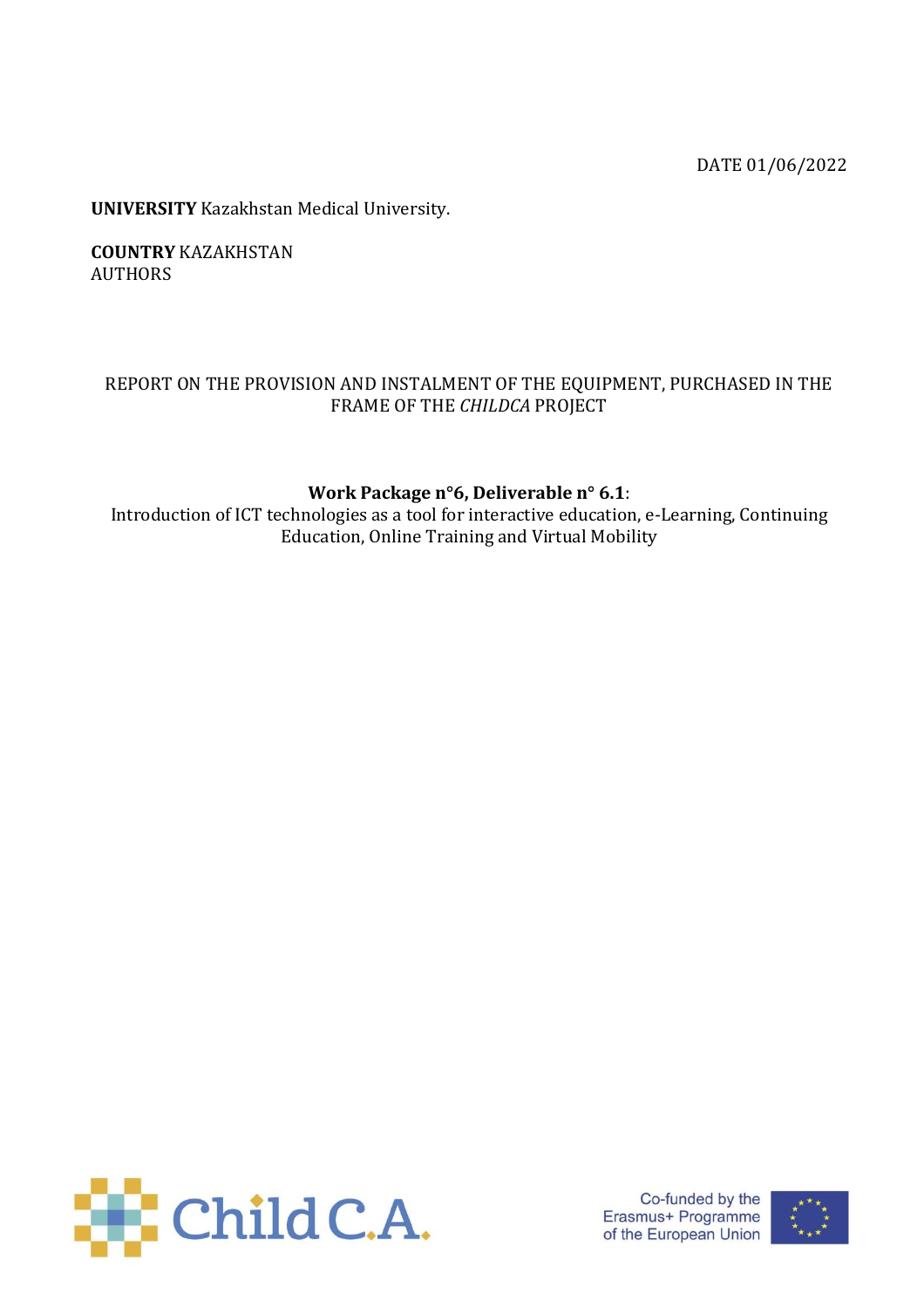



Pictures of the room where the equipment was installed (Photos from KazMUCE)

The following pictures were made after installation in Kazakh Medical University of Continuing Education. The equipment still has not been transferred to Kazakhstan Medical University.



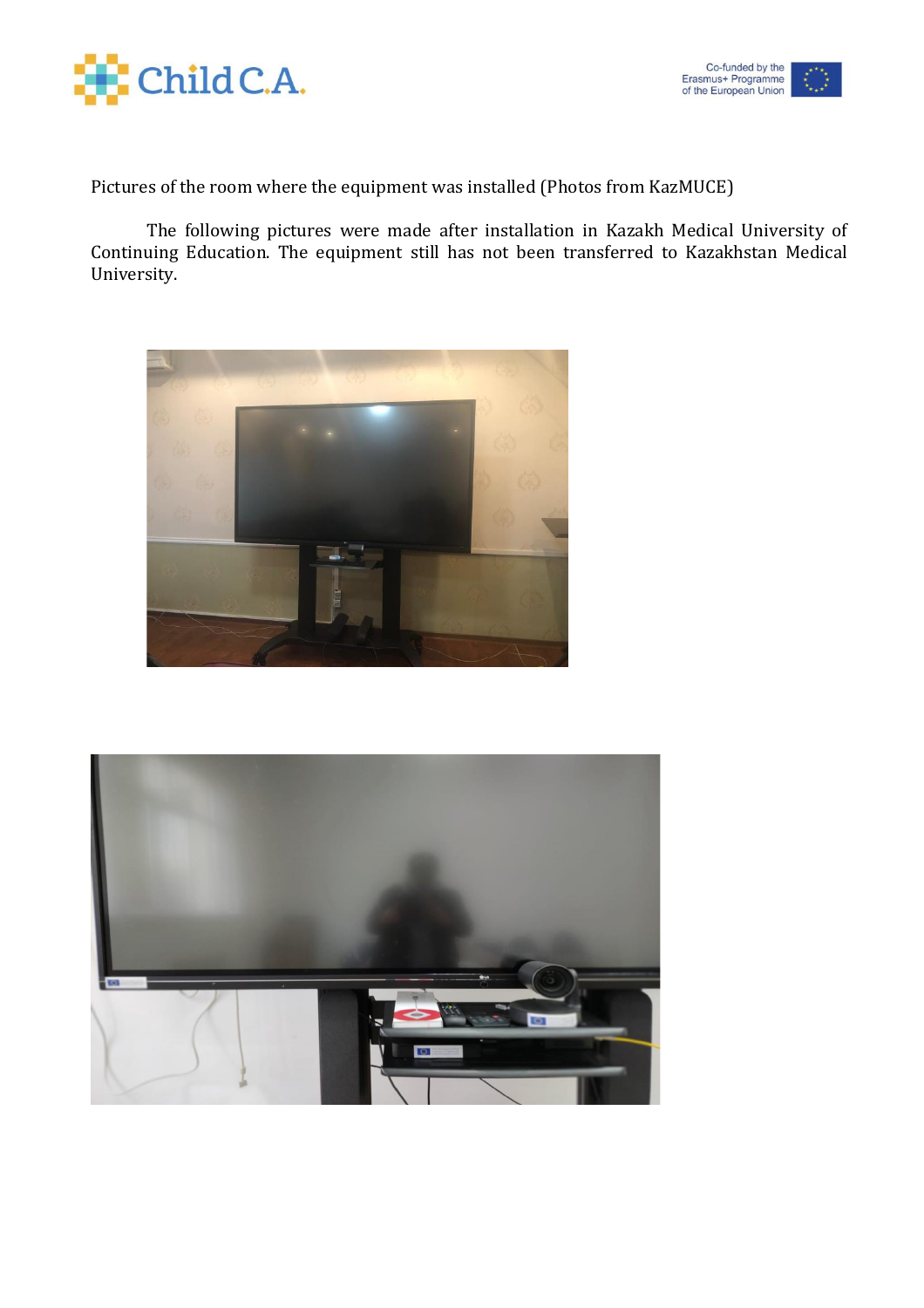





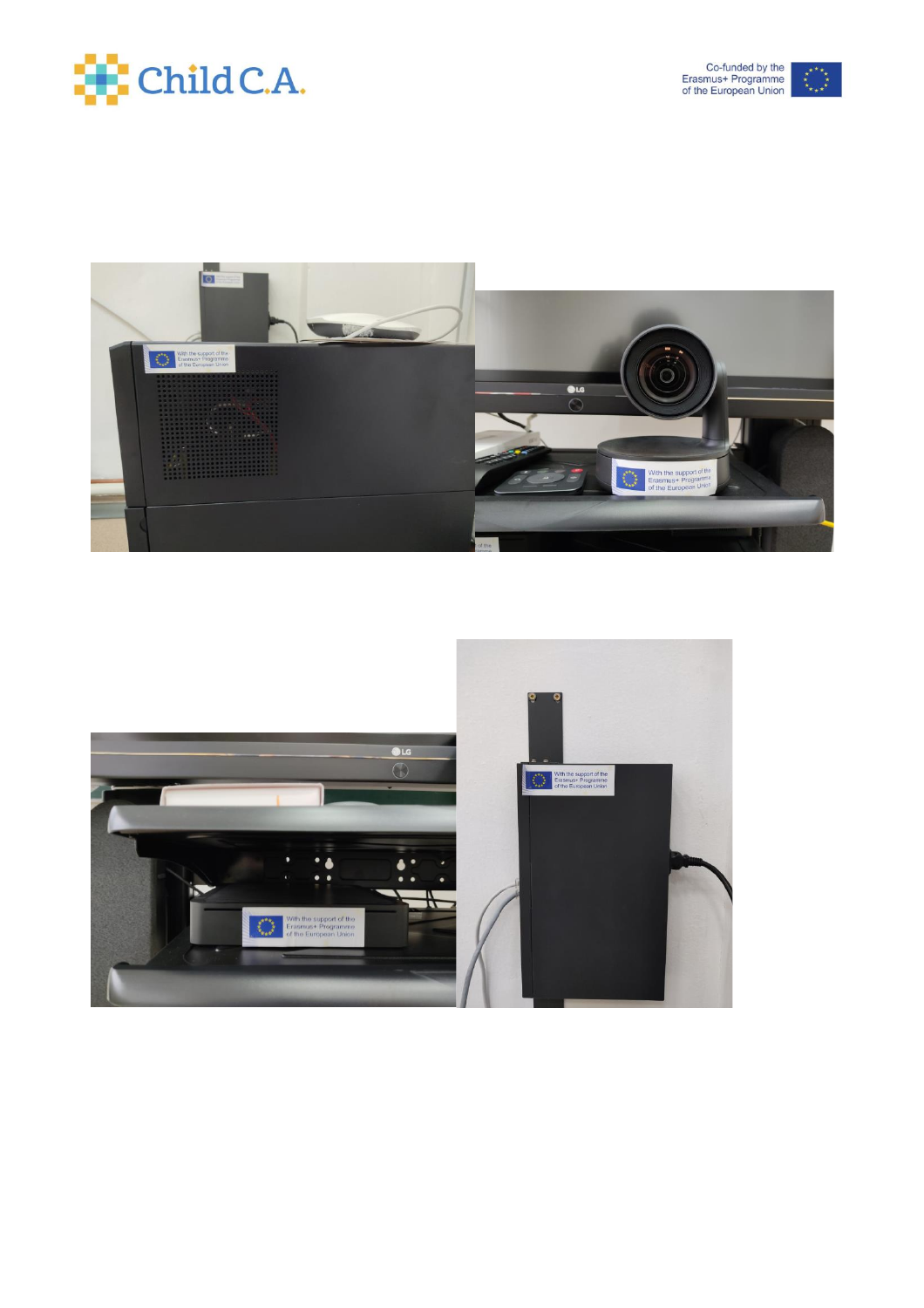



Pictures/attachment of the invoices selected as best offers + further description if you wish

In attached PDF file you can find Extract from the procurement protocol No. 129064 with all offers

List of the equipment purchased + pictures of the equipment (make sure the EU label is well visible)

In attached PDF file you can find signed List of the equipment

Pictures of equipment being used during meetings, courses, etc.

The equipment still has not been transferred to Kazakhstan Medical University.

People mainly responsible for the equipment procedures and installation, or who's responsible for the new technological room

In Kazakhstan Medical University responsible person for the new technological room is Indira Karibayeva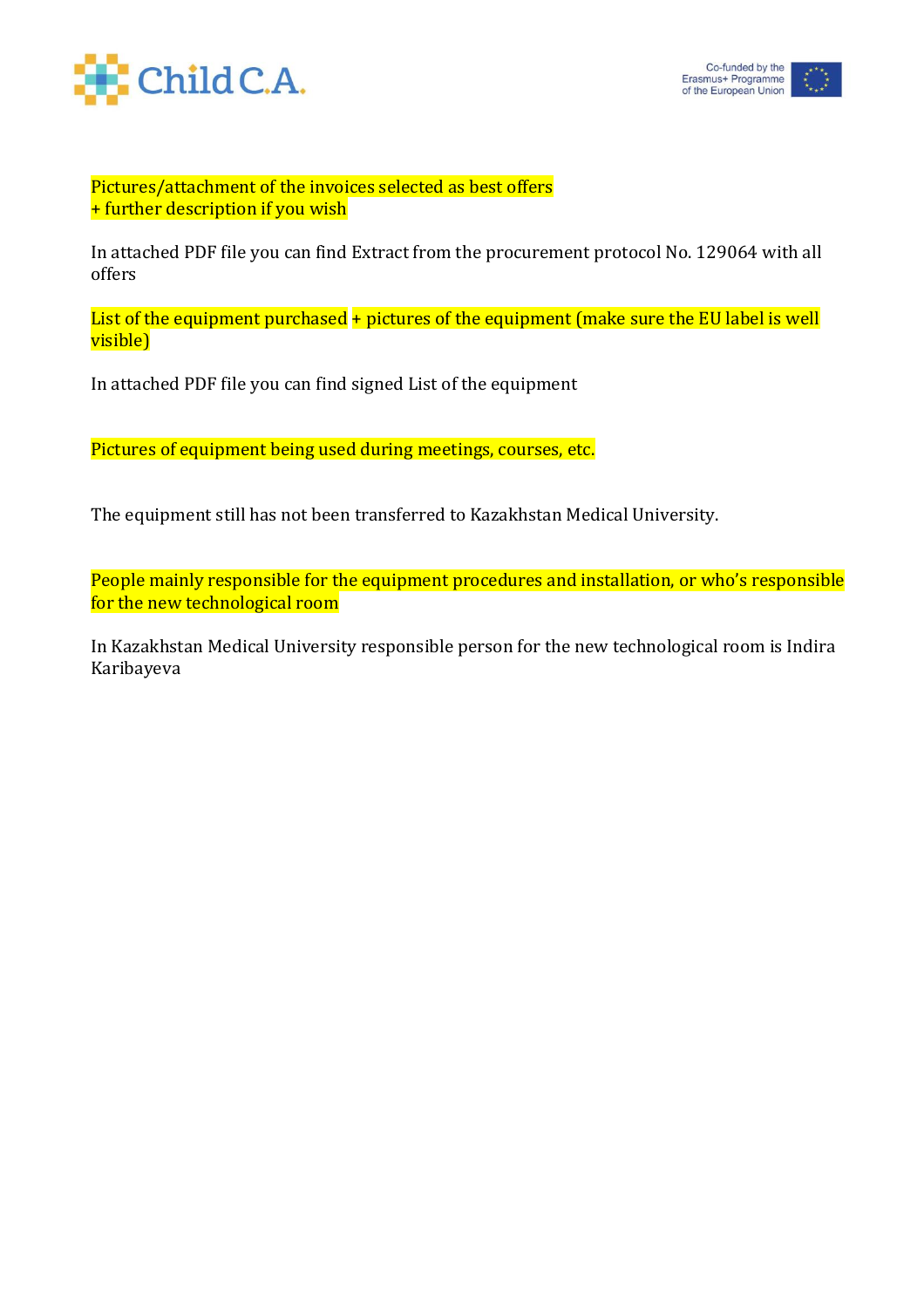



## **STUDY ROOM FOR THE OF THE** *CHILDCA* **PROJECT**